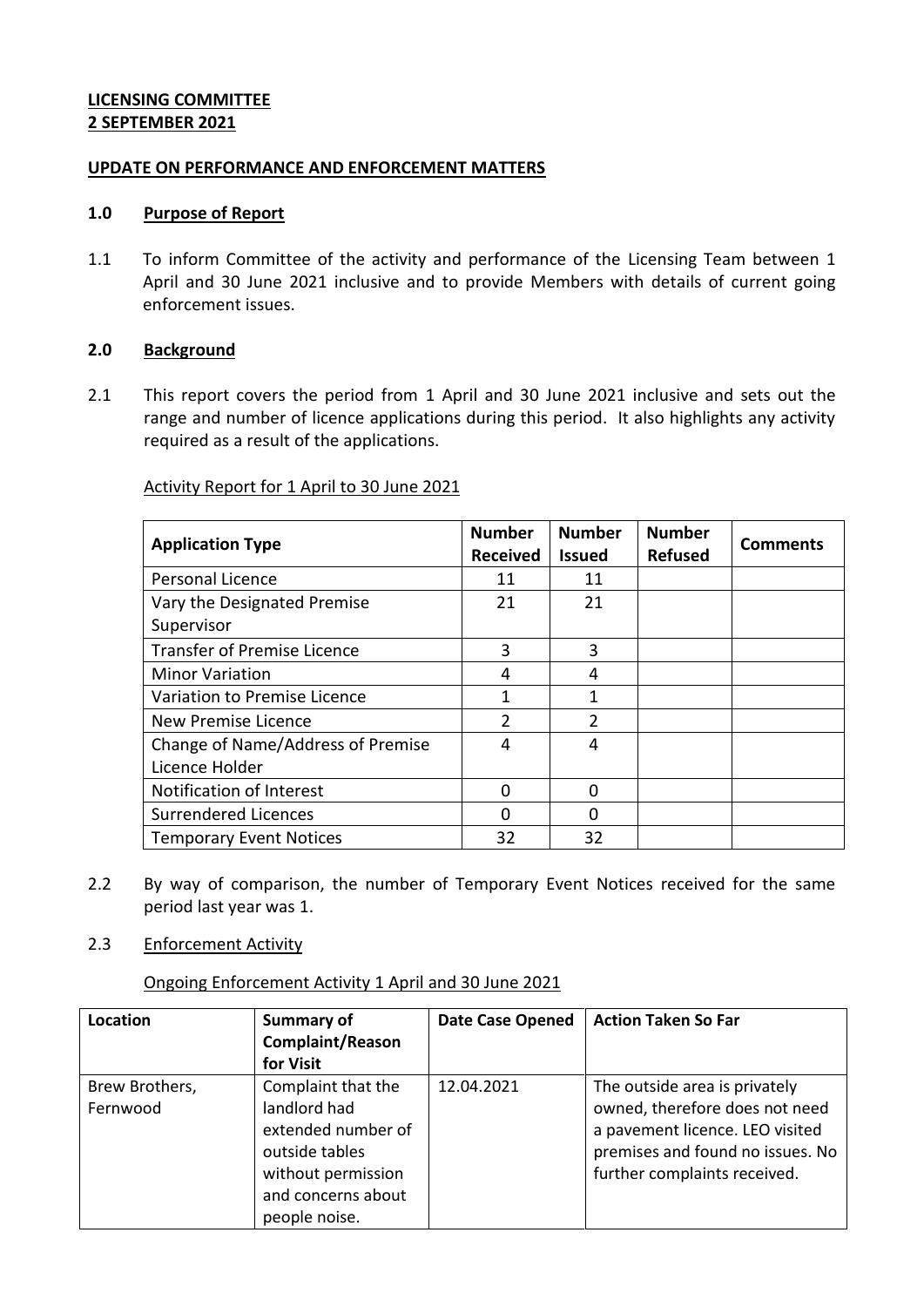| Dukeries Lodge,<br>Edwinstowe    | Complaints of non-<br>compliance with<br>Covid rules (people<br>stood up, no face<br>masks).<br>Premises was playing<br>music outdoors,<br>which is not on their<br>licence | 15.04.2021 | LEO visited premises, the DPS<br>said that he wasn't aware of rules<br>surrounding face coverings and<br>track and trace. LEO firmly<br>reminded DPS of his<br>responsibilities.                                                                                                                                                                                                                                                                                                                                                                                             |
|----------------------------------|-----------------------------------------------------------------------------------------------------------------------------------------------------------------------------|------------|------------------------------------------------------------------------------------------------------------------------------------------------------------------------------------------------------------------------------------------------------------------------------------------------------------------------------------------------------------------------------------------------------------------------------------------------------------------------------------------------------------------------------------------------------------------------------|
| Inn on the Green                 | Complaint of<br>excessive noise                                                                                                                                             | 19.04.2021 | LEO visited and found music<br>noise was acceptable. LEO spoke<br>to complainant afterwards who<br>said that the noise levels have<br>been lower since the visit. No<br>further complaints.                                                                                                                                                                                                                                                                                                                                                                                  |
| Le Vague Bistro,<br>Gunthorpe    | Follow up from night<br>of action, to check<br>that Covid risk<br>assessment is in<br>place                                                                                 | 23.04.2021 | Letter sent to premises asking for<br>their risk assessment. Risk<br>assessment was sent via email<br>01.05.2021.                                                                                                                                                                                                                                                                                                                                                                                                                                                            |
| Bella Vita, Ollerton             | Report of staff and<br>customers not<br>wearing face<br>coverings, no track<br>and trace details<br>taken                                                                   | 23.04.2021 | LEO visited and found non-<br>compliance with Covid rules,<br>particularly a marquee with sides<br>down, and a bar not covered by<br>the licence. The owner was<br>aggressive towards officers. LEO<br>visited on a number of occasions<br>and found this marquee still in<br>use. A CPO visited and took<br>pictures of the bar and marquee<br>in use. A warning letter and Fixed<br>Penalty Notice was served on the<br>DPS. A variation for the licence<br>has now been submitted, and<br>further observations of the<br>premises showed Covid rules<br>being adhered to. |
| Old Volunteer,<br>Caythorpe      | Premises was using a<br>marquee to serve<br>people in while Covid<br>regulations only<br>allowed for outdoor<br>hospitality.                                                | 11.05.2021 | A letter was sent to the DPS<br>informing them that the marquee<br>did not comply with current<br>rules. LEO visited several times<br>and found the marquee in use.<br>Both LEO and Mr Batty spoke to<br>the owner over the phone, and<br>he became verbally aggressive. A<br>warning letter was sent to the<br>owner regarding his behaviour.                                                                                                                                                                                                                               |
| Bridge and Bayleaf,<br>Gunthorpe | Follow up from night<br>of action, to make<br>sure Covid safety<br>measures were in<br>place.                                                                               | 12.05.2021 | Letter sent to the premises<br>detailing improvements needed<br>(risk assessment, track and trace,<br>face coverings). LEO visited and<br>found all in order.                                                                                                                                                                                                                                                                                                                                                                                                                |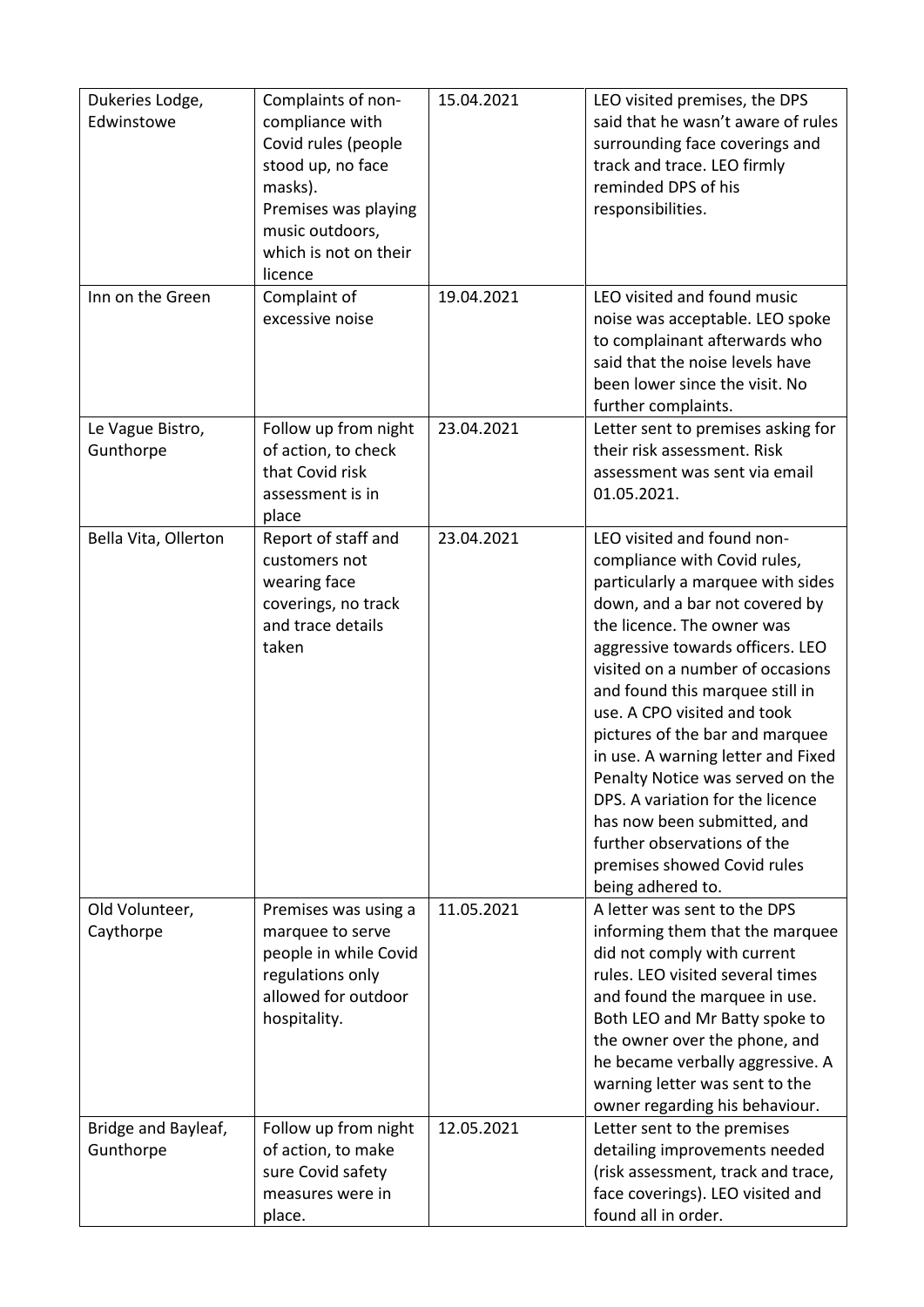| Crown Inn, Bathley    | Follow up from night | 12.05.2021 | Letter sent to the premises         |
|-----------------------|----------------------|------------|-------------------------------------|
|                       | of action, to make   |            | detailing improvements needed       |
|                       | sure Covid safety    |            | (track and trace). LEO spoke to     |
|                       | measures were in     |            | DPS, who says he checks will all    |
|                       |                      |            | customers that they have            |
|                       | place.               |            |                                     |
|                       |                      |            | provided track and trace details    |
|                       |                      |            | when they arrive.                   |
| Dukeries Lodge,       | Follow up from night | 12.05.2021 | Letter sent to the premises         |
| Edwinstowe            | of action, to make   |            | detailing improvements needed       |
|                       | sure Covid safety    |            | (track and trace, face coverings).  |
|                       | measures were in     |            | Officers visited the premises and   |
|                       | place.               |            | found the same issues, including    |
|                       |                      |            | a lack of table service, and        |
|                       |                      |            | another warning letter was sent.    |
|                       |                      |            | Another complaint was received      |
|                       |                      |            | from a member of the public.        |
|                       |                      |            | LEO visited and viewed CCTV of      |
|                       |                      |            | customers being served at bar       |
|                       |                      |            | and staff not wearing face          |
|                       |                      |            | coverings. The DPS was served       |
|                       |                      |            | with a Fixed Penalty Notice.        |
| Flying Circus, Newark | Follow up from night | 12.05.2021 | Letter sent to the premises         |
|                       | of action, to make   |            | detailing improvements needed       |
|                       | sure Covid safety    |            | (social distancing in toilets, live |
|                       | measures were in     |            |                                     |
|                       |                      |            | music). LEO visited the premises,   |
|                       | place.               |            | found all in order and gave the     |
|                       |                      |            | DPS advice about live music         |
|                       |                      |            | events.                             |
| Fox and Hounds,       | Follow up from night | 12.05.2021 | Letter sent to the premises         |
| Blidworth             | of action, to make   |            | detailing improvements needed       |
|                       | sure Covid safety    |            | (table service, face coverings).    |
|                       | measures were in     |            | LEO visited and found all in order. |
|                       | place.               |            |                                     |
| Newark Golf Club,     | Follow up from night | 12.05.2021 | Letter sent to the premises         |
| Coddington            | of action, to make   |            | detailing improvements needed       |
|                       | sure Covid safety    |            | (table service, face coverings).    |
|                       | measures were in     |            | LEO visited and found all in order. |
|                       | place.               |            |                                     |
| Robin Hood Inn,       | Follow up from night | 12.05.2021 | Letter sent to the premises         |
| Edwinstowe            | of action, to make   |            | detailing improvements needed       |
|                       | sure Covid safety    |            | (table service, table service). LEO |
|                       | measures were in     |            | visited and found all in order.     |
|                       | place.               |            |                                     |
| Rutland Arms,         | Follow up from night | 12.05.2021 | Letter sent to the premises         |
| Newark                |                      |            |                                     |
|                       | of action, to make   |            | detailing improvements needed       |
|                       | sure Covid safety    |            | (track and trace, face coverings,   |
|                       | measures were in     |            | patrons leaving with glasses). LEO  |
|                       | place.               |            | visited and found all in order.     |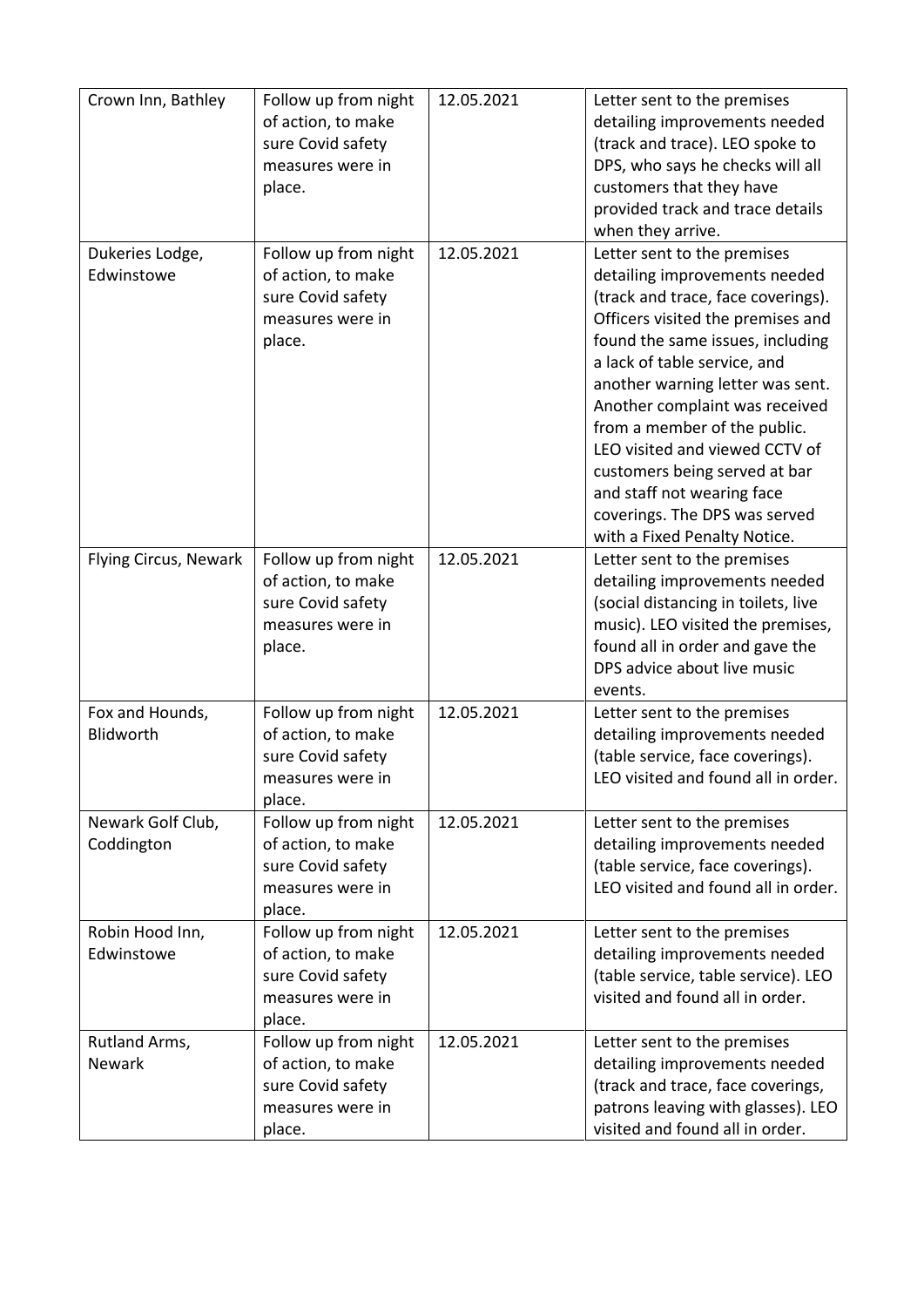| The Archer,            | Follow up from night  | 12.05.2021 | Letter sent to the premises          |
|------------------------|-----------------------|------------|--------------------------------------|
| Rainworth              | of action, to make    |            | detailing improvements needed        |
|                        | sure Covid safety     |            | (risk assessment, toilets, face      |
|                        | measures were in      |            | coverings). LEO visited and found    |
|                        | place.                |            | all in order.                        |
| Staunton Arms,         | Report that the       | 02.06.2021 | LEO visited, spoke to DPS and        |
| <b>Newark</b>          | premises isn't taking |            | found all in order.                  |
|                        | track and trace       |            |                                      |
|                        | details.              |            |                                      |
| Knots Bar and          | Report that the       | 02.06.2021 | LEO visited, spoke to DPS and        |
| Restaurant, Farndon    | premises isn't taking |            | found all in order.                  |
|                        | track and trace       |            |                                      |
|                        | details.              |            |                                      |
| Plough Inn, Farnsfield | Follow up from night  | 03.06.2021 | Letter sent to the premises          |
|                        | of action, to make    |            | detailing improvements needed        |
|                        | sure Covid safety     |            | (table service). LEO visited and     |
|                        | measures were in      |            | found all in order, advice given re  |
|                        | place.                |            | table service regulation.            |
| Inn on the Green,      | Follow up from night  | 03.06.2021 | Letter sent to the premises          |
| Coddington             | of action, to make    |            | detailing improvements needed        |
|                        | sure Covid safety     |            | (QR code). LEO visited and found     |
|                        | measures were in      |            | all in order.                        |
|                        | place.                |            |                                      |
| Red Lion, Wellow       | Follow up from night  | 03.06.2021 | Letter sent to the premises          |
|                        | of action, to make    |            | detailing improvements needed        |
|                        | sure Covid safety     |            | (table service, limitations on       |
|                        | measures were in      |            | numbers). LEO visited and spoke      |
|                        | place.                |            | to DPS, found all in order and       |
|                        |                       |            | gave advice re getting staff to tell |
|                        |                       |            | customers to remain seated.          |
| Watermill, Newark      | Follow up from night  | 03.06.2021 | Letter sent to the premises          |
|                        | of action, to make    |            | detailing improvements needed        |
|                        | sure Covid safety     |            | (risk assessment, track and trace,   |
|                        | measures were in      |            | face coverings, toilets). LEO        |
|                        | place.                |            | visited the premises twice and       |
|                        |                       |            | found all in order.                  |
| Spring House,          | Follow up from night  | 03.06.2021 | Letter sent to the premises          |
| Newark                 |                       |            |                                      |
|                        | of action, to make    |            | detailing improvements needed        |
|                        | sure Covid safety     |            | (risk assessment, track and trace,   |
|                        | measures were in      |            | face coverings, table service,       |
|                        | place.                |            | toilets). LEO visited and explained  |
|                        |                       |            | the importance of track and          |
|                        |                       |            | trace. The DPS was working           |
|                        |                       |            | alone, so LEO advised him to         |
|                        |                       |            | employ someone to help at busy       |
|                        |                       |            | times so that customers can be       |
|                        |                       |            | monitored better.                    |